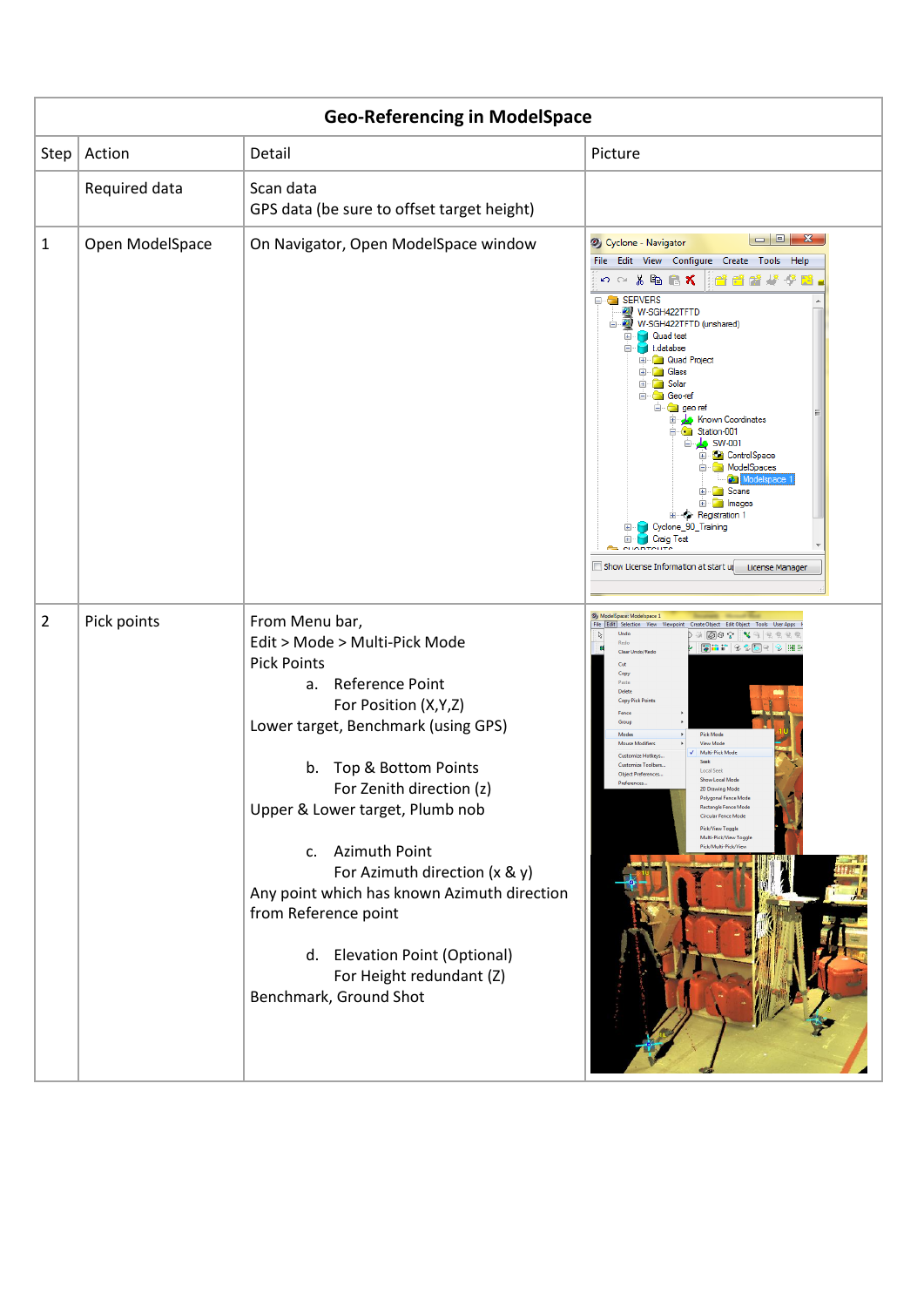| 3 | Set Coordinate<br>System | From Menu bar,<br>View > Coordinate System > Set from Point<br>Point numbers will be run orderly from<br>sequence of picked points.<br>Point numbers are also displayed on<br>ModelSpace window in purple text<br>Assign all known data to points<br>OK | 5 Set Coordinate System from Pick P<br>Reference Point<br>$0.000$ m<br>×<br>$0.000$ m<br>Y<br>$0.000$ m<br>Ζ<br>$\blacktriangledown$<br>Azimuth Point<br>3<br>$\blacktriangledown$<br>Angle<br>$0.000$ deg $\blacktriangledown$<br>Top Point<br><b>Bottom Point</b><br>Elevation Point 1 (optional)<br>$0.000$ m<br>Elevation<br>Elevation Point 2 (optional)<br>۰<br>$0.000 \left[ m \right]$ $\leftarrow$<br>Elevation<br>$\overline{\mathsf{D}}\mathsf{K}$<br>$\ensuremath{\underline{\mathbb{C}}}$ ancel<br>4 |
|---|--------------------------|---------------------------------------------------------------------------------------------------------------------------------------------------------------------------------------------------------------------------------------------------------|-------------------------------------------------------------------------------------------------------------------------------------------------------------------------------------------------------------------------------------------------------------------------------------------------------------------------------------------------------------------------------------------------------------------------------------------------------------------------------------------------------------------|
|---|--------------------------|---------------------------------------------------------------------------------------------------------------------------------------------------------------------------------------------------------------------------------------------------------|-------------------------------------------------------------------------------------------------------------------------------------------------------------------------------------------------------------------------------------------------------------------------------------------------------------------------------------------------------------------------------------------------------------------------------------------------------------------------------------------------------------------|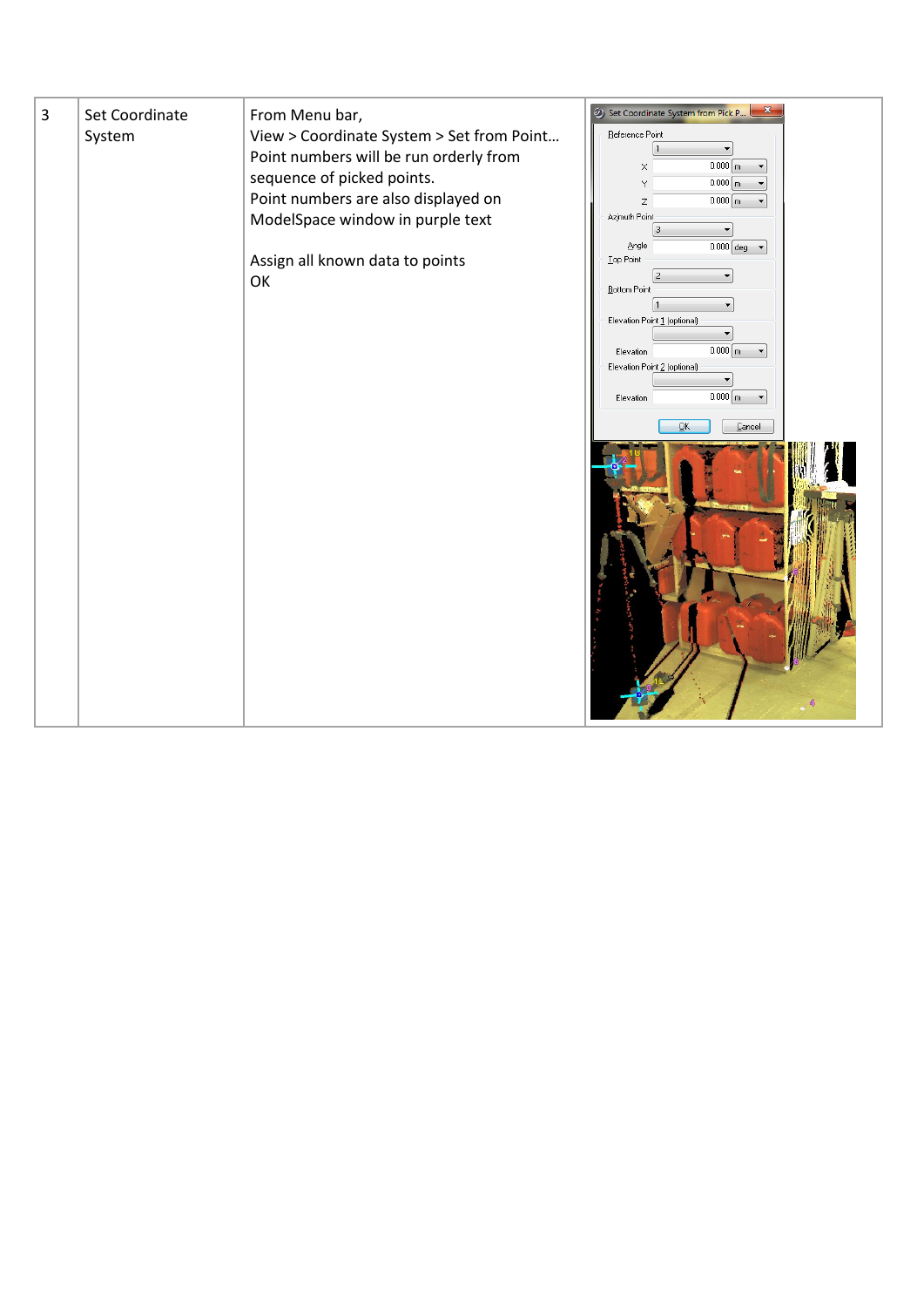| Geo-Referencing by import text file |                               |                                                                                                                                                                                                                                                               |                                                                                                                                                                                                                                                                                                                                                                                                                                                                                                                                                                                                                                                                                                                                                                                    |  |  |
|-------------------------------------|-------------------------------|---------------------------------------------------------------------------------------------------------------------------------------------------------------------------------------------------------------------------------------------------------------|------------------------------------------------------------------------------------------------------------------------------------------------------------------------------------------------------------------------------------------------------------------------------------------------------------------------------------------------------------------------------------------------------------------------------------------------------------------------------------------------------------------------------------------------------------------------------------------------------------------------------------------------------------------------------------------------------------------------------------------------------------------------------------|--|--|
| Step                                | Action                        | Detail                                                                                                                                                                                                                                                        | Picture                                                                                                                                                                                                                                                                                                                                                                                                                                                                                                                                                                                                                                                                                                                                                                            |  |  |
|                                     | Required data                 | 1. Laser Scan data including scans of targets<br>2. Coordinates (e.g. MGA EN & AHD heights or<br>local datum ENH) of targets (be sure to measure<br>target heights above ground marks if applicable)                                                          | See notes at end of this document for<br>more details.                                                                                                                                                                                                                                                                                                                                                                                                                                                                                                                                                                                                                                                                                                                             |  |  |
| 1                                   | <b>Create Control file</b>    | On desktop, Right Click > New > Text Document<br>Rename the file "Control"<br>Open "Control.txt"<br>Input GPS data in following format<br>[Target Name], [Easting], [Northing], [Elevation]<br>File > Save<br>Close Notepad window                            | View<br>Sort by<br>Refresh<br>Paste<br>Paste shortcut<br>$Ctrl + Z$<br><b>Undo Rename</b><br>NVIDIA Control Panel<br>Folder<br>New<br>- 13<br>B Shortcut<br>nView Desktop Manager<br>Ø<br>(4) Microsoft Access Database<br><b>EE</b> Screen resolution<br><b>Bitmap image</b><br><b>Gadgets</b><br><b>Gall</b> Contact<br>Personalize<br>Microsoft Word Docu<br>Journal Document<br>ida)<br><b>B</b> ] Microsoft PowerPoint Presenta<br>Microsoft Publisher Documen<br>C) I<br><b>Text Document</b><br>Microsoft Excel Worksheet<br>k⊒n<br>Compressed (zipped) Folder<br>Briefcase<br>π<br>国<br>CONTROL - Notepad<br>File Edit Format View Help<br>1U 203.343503 0.138075 -100.397742<br>1L 203.341235 0.140626 -101.600055<br>2 202.575876 -0.525370 -101.643237<br>$\rightarrow$ |  |  |
| 2                                   | <b>Import Control</b><br>data | On Navigator, Left Click on Project<br>File > Import<br>Choose Control.txt from Desktop<br>Import window will pop up<br>Set Column 1 as Target ID<br>Set Column 2 as E (Easting)<br>Set Column 3 as N (Northing)<br>Set Column 4 as Ele (Elevation)<br>Import | Cyclone - Navigator<br>File Edit View Configure Create Tools Help<br>$n \circ k$ to $\mathbf{R}$<br>自己动作者因<br><b>SERVERS</b><br>W-SGH422TFTD<br>W-SGH422TFTD (unshared)<br><b>E</b> Quad test<br><b>Contract of the Line</b><br><b>E-Coll Quad Project</b><br><b>Glass</b><br><b>Fig. 1</b> Solar<br>Geo-ref<br>$\blacksquare$ aeo r<br>Known Coordinates<br>Given Station-001<br><b>E-1</b> Cyclone 90 Training                                                                                                                                                                                                                                                                                                                                                                   |  |  |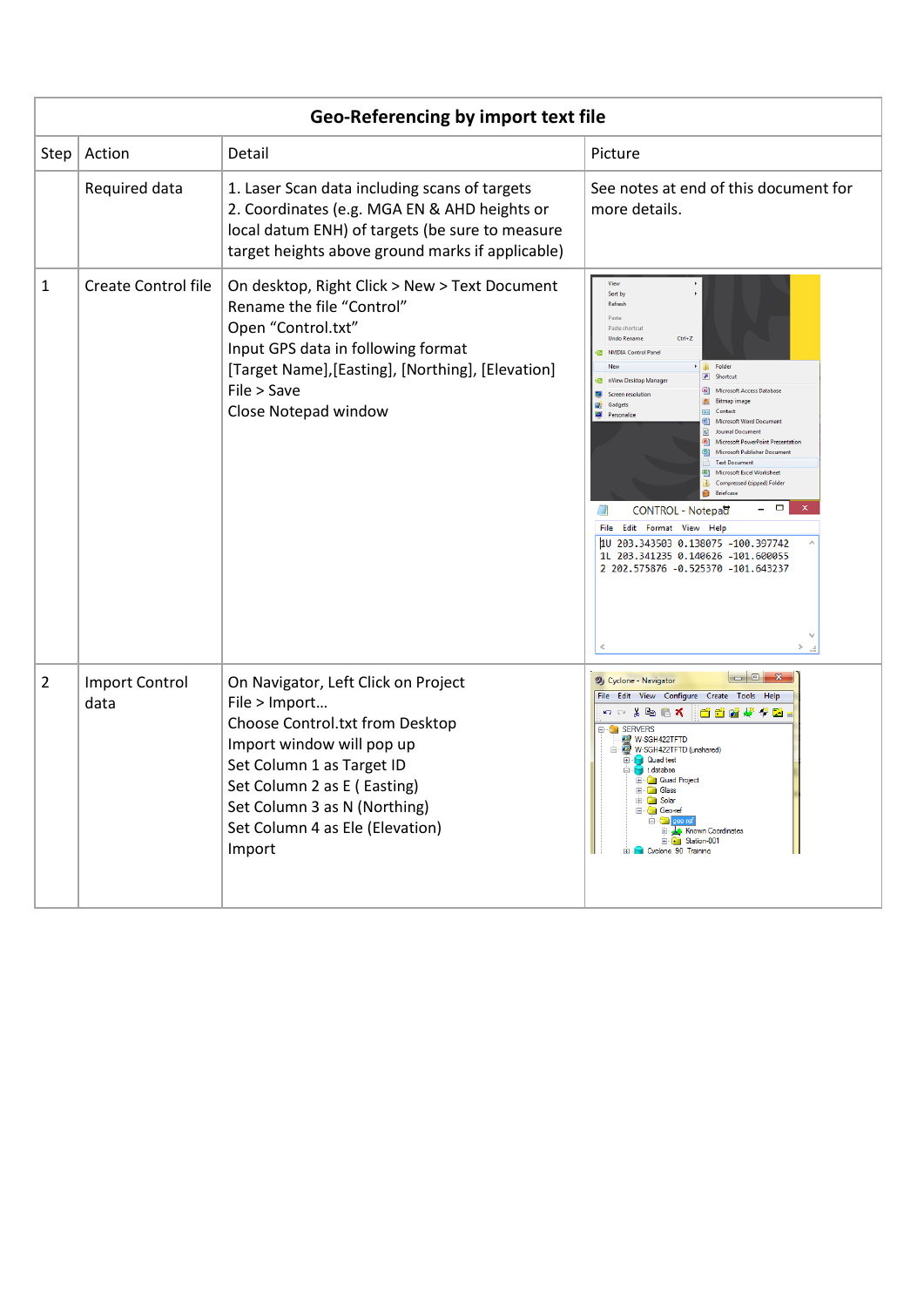|   |                               |                                                                                                                                                                                                                                                                                                                        | $\boldsymbol{\mathsf{x}}$<br>2<br>Import: ASCII File Format<br>Ê<br>日×<br>Format Geo-Reference<br>$\checkmark$<br>Save As<br>◯ Fixed Width<br>÷<br># of columns<br> 4<br>● Delimited<br># Rows to skip<br>÷<br>١o<br>Tab<br>⊻<br>Semicolon  <br>Comment Marker<br>Space $\sqrt{}$<br>Other<br>Negative Value<br>$+$ ###<br>$\mathbf{v}$<br>Comma $\boxed{\blacktriangledown}$<br>Unit of Measure<br>Meters<br>v<br>Merge consecutive delimiters<br>Create line segments between<br>Text Qualifier<br>pairs of vertices<br>As Point Cloud<br>Auto Preview<br>Options.<br>Preview<br>Column <sub>1</sub><br>Column 3<br>Column 4<br>Column <sub>2</sub><br>TargetID<br>E.<br>Ν<br>EI<br>Text<br>Decimal<br>Decimal<br>Decimal<br>$-100.39774'$<br>1U<br>203.343503 0.138075<br>$-101,60005$<br>11.<br>203.341235 0.140626<br>$\overline{2}$<br>202.575876 -0.525370<br>$-101.64323$<br>Import<br>Cancel |
|---|-------------------------------|------------------------------------------------------------------------------------------------------------------------------------------------------------------------------------------------------------------------------------------------------------------------------------------------------------------------|-------------------------------------------------------------------------------------------------------------------------------------------------------------------------------------------------------------------------------------------------------------------------------------------------------------------------------------------------------------------------------------------------------------------------------------------------------------------------------------------------------------------------------------------------------------------------------------------------------------------------------------------------------------------------------------------------------------------------------------------------------------------------------------------------------------------------------------------------------------------------------------------------------|
| 3 | Create new<br>Registration    | Left Click on project<br>On the main menu bar, Create > Registration<br>Rename Registration as "Geo-Reference"<br>Double click on Registration (just created)                                                                                                                                                          | $ -$<br>2 Cyclone - Navigator. Educa<br>File Edit View Configure Create Tools Help<br>の○る臨危犬<br>662 V J B<br><b>B</b> SERVERS<br><b>Batch Apply Multilmages</b><br><b>PONSTATK</b><br><b>PONSTATK</b><br><b>Batch Blend Multilmages</b><br>databa<br>Create<br>Project<br><b>Call</b> glas<br><b>ED-DEE</b> Solu<br>Shortcut in Windows<br><b>Station</b><br>E geo<br>Registration<br>Undo<br>ModelSpace<br>Clear Undo/Redo<br>ScanWorld<br>Cut<br>Multilmage<br>Copy<br>SHORTCUTS<br>KeyPlan<br><b>Canners</b><br>Delete<br>Shortcut<br>Rename<br>Add/Edit Annotations<br>Object Info<br>Convert to Enhanced Working Format<br>Optimize<br>Merge Sub-Scans<br>Re-Import Scans.<br>Download HDS6000-HDS7000 Scans<br>Show License Inform<br><b>Estimate Cloud Normals</b><br>Verify Targets                                                                                                           |
| 4 | Import ScanWorld              | On registration window, ScanWorld > Add Scan<br>world >  Select data from pointcloud ScanWorld<br>and Control ScanWorld<br>OK<br>Note: Ctrl+Click for multiple selects<br>Press ">>" to select                                                                                                                         | Ø<br>Select ScanWorlds for Registration<br>CONTROL.bit<br><b>E</b> a glass<br>Station-001: SW-001<br><b>B</b> Solar<br>E geo-ref<br><b>B</b> geo-ref2<br>$\rightarrow$<br>⊟ · Gal geonef2<br>Known Coordina.<br>$<<$<br>Station-001<br><b>CONTROLtd</b><br><b>Geo-Reference</b><br>≺<br>0K<br>Cancel                                                                                                                                                                                                                                                                                                                                                                                                                                                                                                                                                                                                  |
| 5 | <b>Target</b><br>Registration | Right click on Control and "Set Home ScanWorld"<br>Select ungrouped<br>Open Constraints tab<br>Highlight all stations (use Ctrl+Click)<br>On main menu bar, Constraint > Auto-Add<br>Constraints (Target ID Only)<br>(Note there are no error vectors yet. First you<br>need to register the targets together. Step 8) | Registration: Geo-Reference<br>Registration Edit ScanWorld Constraint Cloud Constraint Viewers Visual Registration Help<br>计算数单数第二人数据数据<br>$\mathbf{K} \propto \mathbf{K}$<br><b>SIC Constraint List</b><br>ModelSpaces<br>ScanWorlds' Constraints<br>Constraint ID ScanWorld<br>Status Weight Error<br><b>ScanWorld</b><br><b>Type</b><br>50C 1L<br>1.0000<br>CONTROL.bd<br>Station-001: S.<br>Coincident: Vertex - Vertex<br>n/a<br>On<br>1.0000<br>CONTROL.bd<br>Station-001: S.<br>Coincident: Vertex - Vertex<br>On<br>n/a                                                                                                                                                                                                                                                                                                                                                                       |
| 6 | Register                      | On Registration window, Registration> Register                                                                                                                                                                                                                                                                         |                                                                                                                                                                                                                                                                                                                                                                                                                                                                                                                                                                                                                                                                                                                                                                                                                                                                                                       |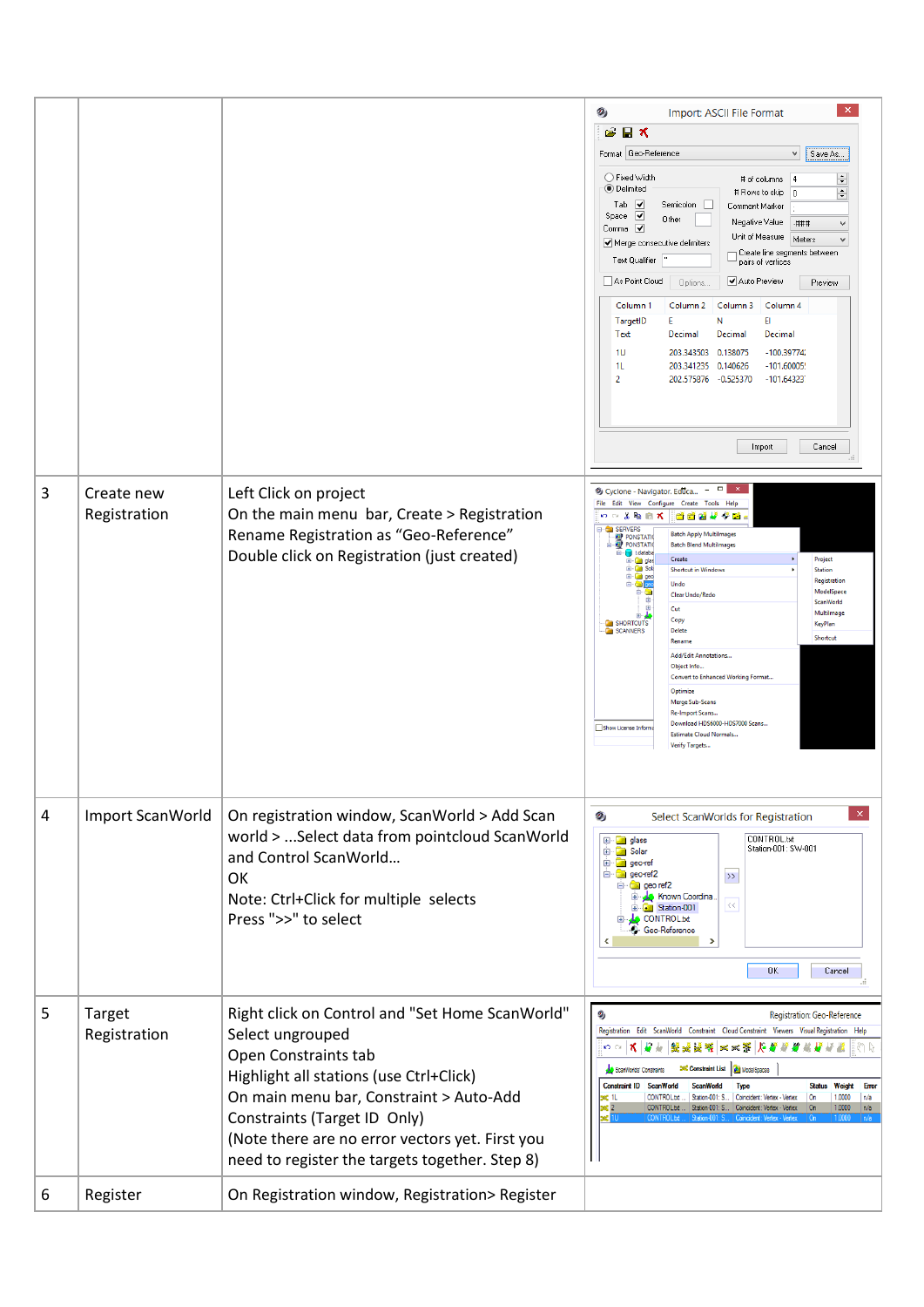| 7 | Check the error                               | Every constraint will appear<br>Sort by Error.<br>Check the Errors in the Constraint List tab. Make<br>an assessment as to the quality of the<br>registration. (more than 6mm Error is considered<br>large).<br>For large errors, constraints can be disabled by<br>right clicking/ "Disable" ("Status" will change to<br>"Off")<br>Note all Errors are now N/A. You now need to re-<br>Register (repeat step 9) and note that the disabled<br>point does not contribute to the registration.                                                                                                                                           | ScanWorlds' Constraints<br><b>Constraint ID</b><br>sec <sub>3</sub><br>se 1<br><b>x</b><br><b>x</b><br><b>x</b><br><b>x</b><br><b>x</b><br><b>x</b><br><b>x</b> | ScanWorld<br>Sation-002: S<br>$Station-001:$ S<br>Station-002: S.<br>Station-003: S<br>Station-002: S<br>Station-001: S.<br>Station-002: S.<br>Station-001: S<br>Station-001: S<br>Station-001: S<br>Station-001: S.<br>Station-001: S.<br>Station-001: S., | <b>BKC</b> Constraint List<br>Station-004: S<br>Station-003: S<br>Station-003: S<br>Station-003: S.<br>Station-004: S<br>Station-004: S<br>Station-004: S.<br>Station-002: S<br>Station-004: S.<br>Station-002: S.<br>Station-002: $S = S$ Station-003: $S = S$<br>Station-004: S.<br>Station-004: S<br>Station-002: S.<br>Station-004: S<br>Station-003: S.<br>Station-003: S   Station-004: S<br>Station-004: S.<br>Station-003: S. | ModelSpaces<br>Type<br>Coincident: Vertex - Vertex<br>Coincident: Vertex - Vertex<br>Coincident: Vertex - Vertex<br>Coincident:<br>Coincident: Vertex - Vertex<br>Coincident: Vertex - Vertex<br>Coincident: Vertex - Vertex<br>Coincident: Vertex - Vertex<br>Coincident: Vertex - Vertex<br>Coincident: Vertex - Vertex<br>Coincident: Vertex - Vertex<br>Coincident: Vertex - Vertex<br>Coincident: Vertex - Vertex<br>Coincident: Vertex - Vertex<br>Coincident: Vertex - Vertex<br>Coincident: Vertex -<br>Station-002: S Station-004: S Coincident: Vertex - Vertex | <b>Status</b><br>$\Omega$<br>∩<br>.On<br>On<br>On<br>On<br>0r<br>l On<br><b>On</b><br>$\Omega$<br>On<br>l Or<br>On<br>l Or<br>Off | Weight<br>1.0000<br>1.0000<br>1,0000<br>1.0000<br>1.0000<br>1.0000<br>1.0000<br>1.0000<br>1.0000<br>1.0000<br>1,0000<br>1.0000<br>1,0000<br>1.0000<br>1.0000<br>1.0000<br>1.0000<br>1.0000<br>1.0000<br>1.0000 | Error<br>0.000 <sub>m</sub><br>0.001 m<br>0.001 <sub>m</sub><br>0.001 m<br>0.001 m<br>0.002 m<br>0.002 <sub>π</sub><br>0.002 <sub>m</sub><br>0.003 <sub>π</sub><br>0.003 m<br>0.003 m<br>0.003 <sub>m</sub><br>0.003 m<br>0.004 <sub>m</sub><br>0.004 <sub>m</sub><br>0.004 <sub>m</sub><br>0.004 m<br>0.005 m<br>0.005 m<br>0.007m |
|---|-----------------------------------------------|-----------------------------------------------------------------------------------------------------------------------------------------------------------------------------------------------------------------------------------------------------------------------------------------------------------------------------------------------------------------------------------------------------------------------------------------------------------------------------------------------------------------------------------------------------------------------------------------------------------------------------------------|-----------------------------------------------------------------------------------------------------------------------------------------------------------------|-------------------------------------------------------------------------------------------------------------------------------------------------------------------------------------------------------------------------------------------------------------|---------------------------------------------------------------------------------------------------------------------------------------------------------------------------------------------------------------------------------------------------------------------------------------------------------------------------------------------------------------------------------------------------------------------------------------|---------------------------------------------------------------------------------------------------------------------------------------------------------------------------------------------------------------------------------------------------------------------------------------------------------------------------------------------------------------------------------------------------------------------------------------------------------------------------------------------------------------------------------------------------------------------------|-----------------------------------------------------------------------------------------------------------------------------------|----------------------------------------------------------------------------------------------------------------------------------------------------------------------------------------------------------------|-------------------------------------------------------------------------------------------------------------------------------------------------------------------------------------------------------------------------------------------------------------------------------------------------------------------------------------|
| 8 | Freeze registration<br>Visually check<br>data | On Registration window, Registration > Create<br>ScanWorld/Freeze Registration<br>(This locks in your registration for this modelspace<br>and can't be changed)<br>Close Registration window<br>Registration/ create/ Open model space<br>Visually inspect data<br>Edit preferences/ point cloud/ check Load max<br>points 70(million)/ Display points 25(million)<br>(This sets up the density of point cloud data)<br>Check data overall<br>Tools/scanner/Scanworld explorer<br>Click apply scanworld colour to scans and<br>colourise adjacent scans.<br>*** (Craig refer to complete training manual with<br>C10 Quickstart ~pp 42) |                                                                                                                                                                 |                                                                                                                                                                                                                                                             |                                                                                                                                                                                                                                                                                                                                                                                                                                       |                                                                                                                                                                                                                                                                                                                                                                                                                                                                                                                                                                           |                                                                                                                                   |                                                                                                                                                                                                                |                                                                                                                                                                                                                                                                                                                                     |

Notes about Geo-reference coordinates:

- 1. Targets are used as constraint to put multiple scans together and also reference points for Geo-reference. Targets can be placed on tripods above survey marks or placed anywhere else that is convenient. But consider the strength of the geometry of the solution like a 3D transformation problem and do not place all targets in a line or in one plane.
- 2. The targets can be measured to determine their geo coordinates before, during or after the laser scanning. This can be done by offset tape if above a survey mark, by GPS or by total station (or by some other method independent of the laser scanner). Do the measurements of the targets before 'putting them away'. This is very important to maintain the accuracy of the targets' coordinates – you shouldn't place the targets in the scene (unless on or vertically above a survey mark), scan them, take them away, and then try to put them back in the same place later on to survey them with GPS or total station.